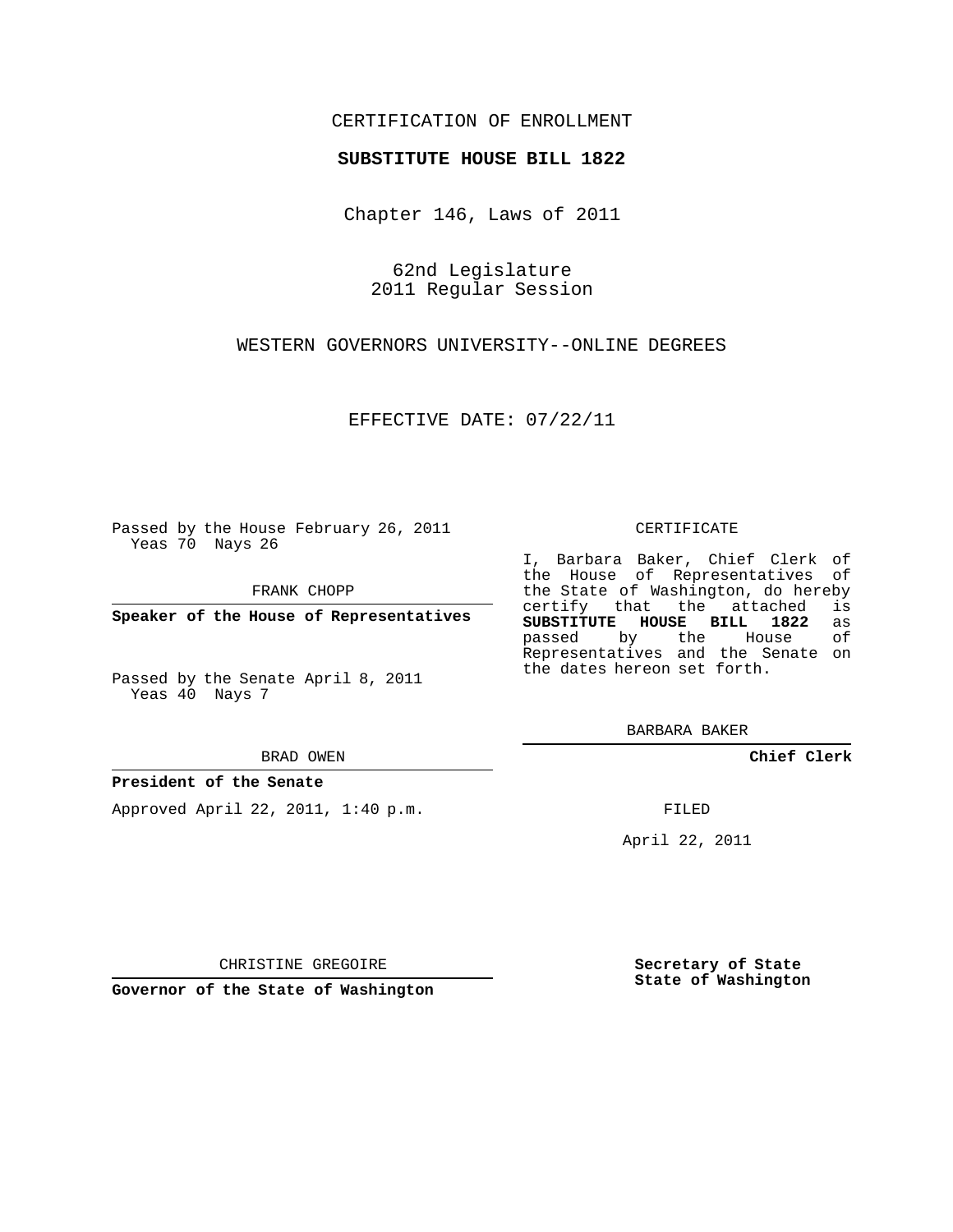# **SUBSTITUTE HOUSE BILL 1822** \_\_\_\_\_\_\_\_\_\_\_\_\_\_\_\_\_\_\_\_\_\_\_\_\_\_\_\_\_\_\_\_\_\_\_\_\_\_\_\_\_\_\_\_\_

\_\_\_\_\_\_\_\_\_\_\_\_\_\_\_\_\_\_\_\_\_\_\_\_\_\_\_\_\_\_\_\_\_\_\_\_\_\_\_\_\_\_\_\_\_

Passed Legislature - 2011 Regular Session

## **State of Washington 62nd Legislature 2011 Regular Session**

**By** House Higher Education (originally sponsored by Representatives Kenney, Parker, Seaquist, Pettigrew, Dickerson, and Zeiger)

READ FIRST TIME 02/17/11.

 AN ACT Relating to establishing the first Washington nonprofit online university; adding a new section to chapter 28B.76 RCW; and creating a new section.

BE IT ENACTED BY THE LEGISLATURE OF THE STATE OF WASHINGTON:

 NEW SECTION. **Sec. 1.** The legislature finds that the key to Washington's economic prosperity over the past twenty years has been a thriving employment sector for workers who have high levels of education. The legislature finds that by 2018, sixty-seven percent of all jobs in Washington will require some postsecondary education - the fifth highest in the nation - and that between 2011 and 2018, the number of Washington jobs requiring postsecondary education will increase by two hundred fifty-nine thousand. The legislature finds that while Washington enterprises that rely on highly educated workers have been able to fill positions from within the state and by attracting workers from other states or nations, businesses located in states that fail to produce sufficient numbers of degreed workers will be at a competitive disadvantage, since these employers will incur the added expense of recruiting heavily in other states and countries to find their skilled workforce. Citizens of Washington will not have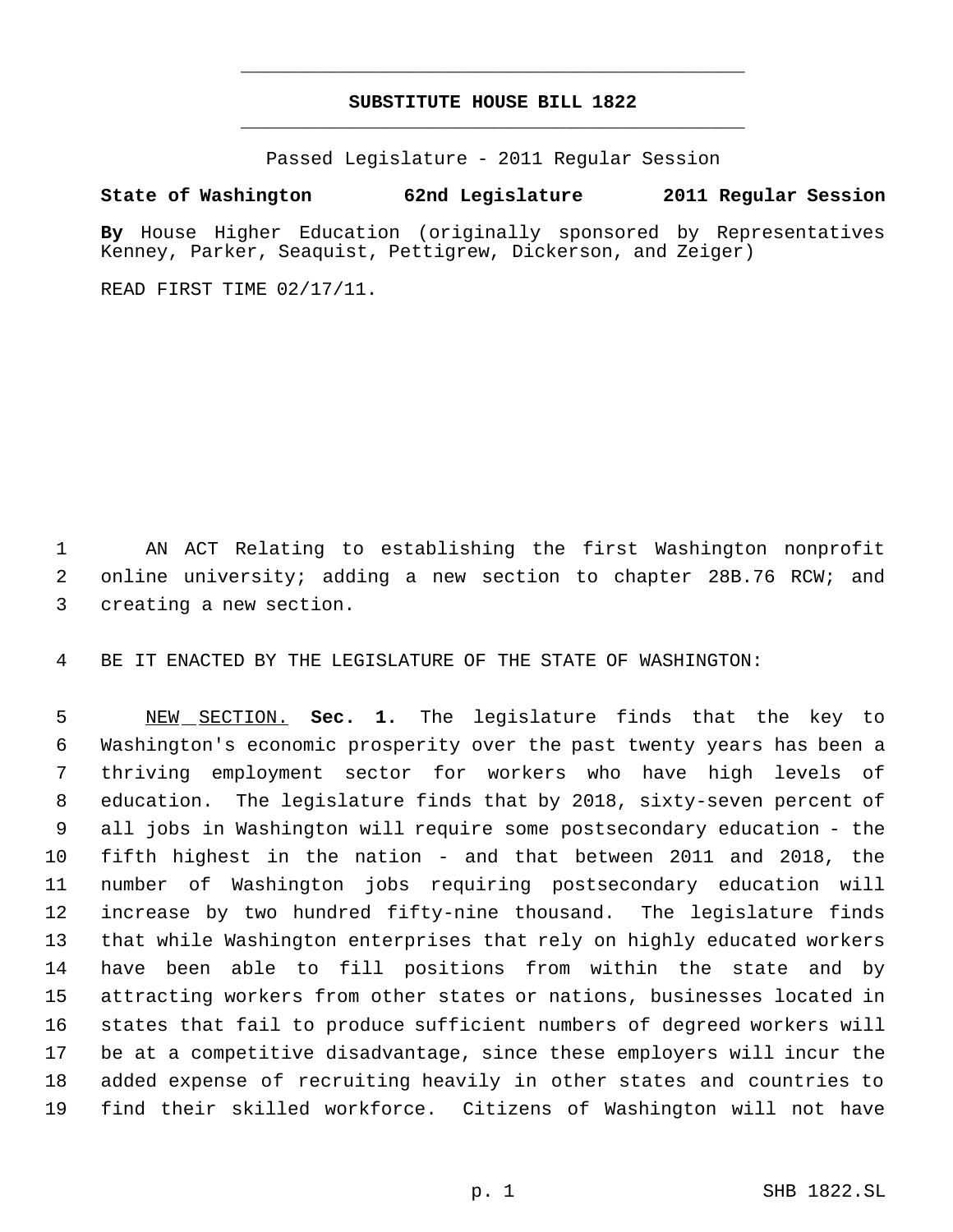access to the jobs Washington firms are producing unless the state dramatically increases postsecondary educational opportunities for them. The legislature further finds that increasing the numbers of Washington graduates to meet the needs of the state's citizens and businesses demands innovative institutions and educational delivery systems.

 The legislature intends to partner with Western Governors University, a regionally and nationally accredited nonprofit and independent university, to establish Western Governors University - Washington. Western Governors University would offer online, competency-based degrees and provide enhanced access to postsecondary education for all Washington students, including dislocated workers and placebound students. The legislature further intends that the institution be recognized as a Washington baccalaureate degree-granting institution that is self-supporting and does not receive state funding. It is the intent of the legislature that the higher education coordinating board, the state board for community and technical colleges, and the other institutions of higher education in Washington include the institution in policies and agreements regarding the efficient transfer of credits and courses between institutions.

 NEW SECTION. **Sec. 2.** A new section is added to chapter 28B.76 RCW to read as follows:

(1) The board may:

 (a) Recognize and endorse online, competency-based education as an important component of Washington's higher education system;

 (b) Work to eliminate unnecessary barriers to the delivery of online competency-based education by Western Governors University - Washington; and

 (c) Work with Western Governors University - Washington, as appropriate, to integrate its academic programs and services into Washington higher education policy and strategy.

 (2) The board shall work with Western Governors University - Washington to create data-sharing processes to assess the institution's performance and determine the extent to which it helps the state achieve the goals of the current statewide strategic master plan for higher education.